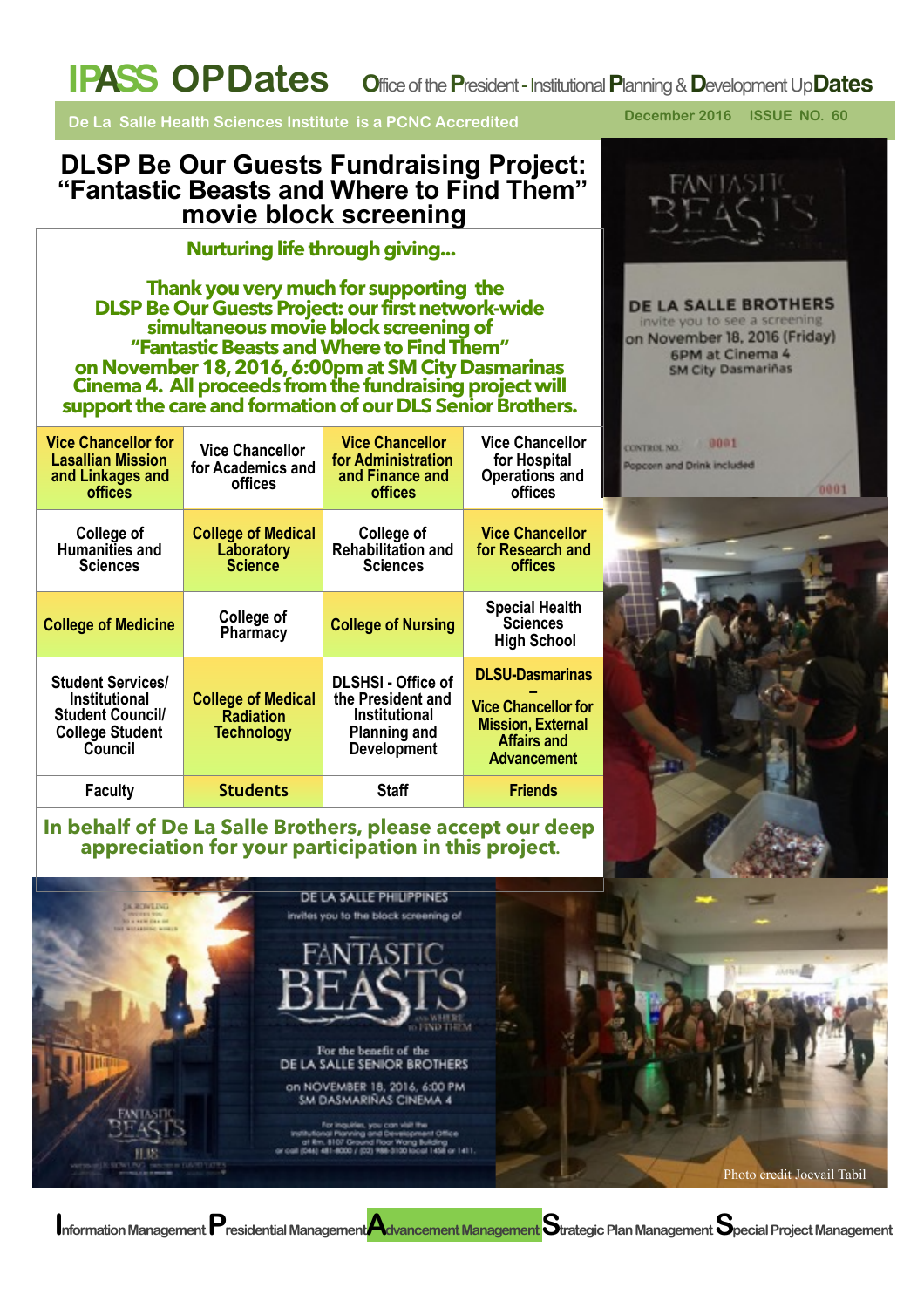**De La Salle Health Sciences Institute is a PCNC Accredited** 

**December 2016 ISSUE NO. 61**



### **73rd Birthday of Br. Gus Boquer FSC DLSHSI President**

**A Thanksgiving Mass was celebrated by DLSHSI community for the 73rd birthday of Br. Gus Boquer FSC on November 14, 2016 with Most Rev. Bishop Reynaldo Evangelista at the DLS Animo Center.** 



#### **Our sincerest gratitude for sharing your blessings through the birthday gift box for Nurturing Life through Br. Gus Boquer FSC (Platinum Star) Endowment Fund.**

**• VCR (CCEB, CVR, CTR, CBBR, CCIM, CAHSR) • VCAF - Finance &** 

- **Controllership, Compliance, ICT • VCHO (Administrative**
- **Services, Social Service, Biomedical,**
- **Housekeeping UMC) • VCLML, IMCO, LaFSO • VCA, CCHTP,**
- **Registrar, Library • Alumni Services and Continuing**
- **Professional Education**
- **• CRS Admin., Faculty & Staff • College of Humanities**
- **& Sciences Biochem**
- **College of Pharmacy -Admin., Faculty & Staff • Sports office,**
- 
- **Coaches, Players' • CMLS Admin.,**
- **College of Pharmacy-**
- **Dr. Alicia Catabay**
- **• College of Medicine Level 3 • College of Medicine – Level 4 • College of Humanities & Sciences / Biochem – Level 1 • College of Humanities & Sciences / Biochem Level 2 • College of Humanities & Sciences / Biochem – Level 3 • CRS- Occupational Therapy – Level 2 • CRS- Occupational Therapy – Level 3 • CRS- Occupational Therapy – Level 4 • CRS- Physical Therapy – Level 1 • CRS- Physical Therapy – Level 2 • CRS- Physical Therapy – Level 3 • CRS- Physical Therapy – Level 4 • CRS- Speech and Language Therapy – Level 1 • CRS- Speech and Language**  Senior High - Faculty and Staff<br>Senior High – Sections 1-5<br>Senior High – Sections 6-9<br>College of Pharmacy – Level 1<br>College of Pharmacy – Level 2<br>College of Pharmacy – Level 3

**• College of Medicine – Level 2**

- - **• CMRT Level 3**
	- **• CMRT Level 4**
- **• CN Level 1 • CN – Level 2 • CN – Level 3 • CMLS – Level 1 • CMLS – Level 2 • CMLS – Level 3 • Physical Rehabilitation Pathology /**<br>Radiology **Radiology • Emergency Medicine • Internal Medicine • Dormbuilt • Pediatric • Surgery • Ortho • Anesthesia • Family Community • Anatomy • Ms. Mabini Leveriza • Dr. Romeo Ariniego • Mr. Buboy Virata • Ms. Dolores Institutional**
- **Planning & Dev't - Ms. Cecille Tirona • Office of the President Ms. Cely**

**Pila** 

- **• Patient Safety, TQM, MAC, Hospital Planning,**
- **Corp. • Sales & Marketing,**
- **Med. Prof. Services • Business Services, Billing, Credit &**
- **Collection**
- **NSD/Nursing**
- **Admin., In.Pt. unit 1400, NSD, NSD Complex**
- **• Pharmacy**
- **• Laboratory, Blood Bank**
- **• Respiratory Therapy Section**
- **• Dietary, Medical Records, Linen • Admitting Office/**
- **Information / Cashier • AMEARCO,**
- **Industrial Clinic, Breast Care Unit, ENT • Hemodialysis**
- **Section**

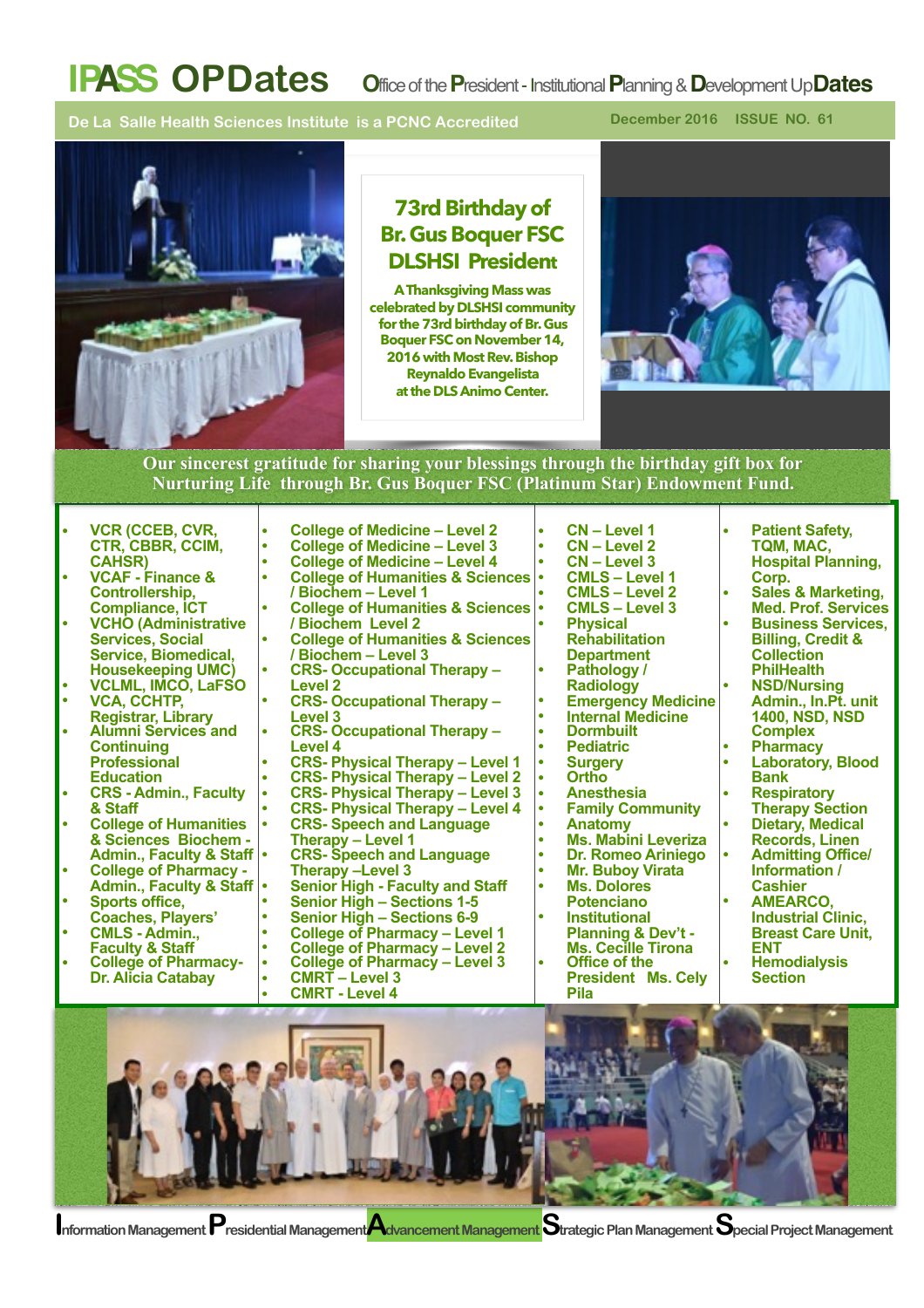**De La Salle Health Sciences Institute is a PCNC Accredited** 

**December 2016 ISSUE NO. 62**

#### **DLSHSI supports the DLSP Mangyan Project**

We would like to express our sincerest thanks to Mr. Gene Diato and College of Nursing for their gifts for the Pundasyon Hanunuo Mangyan Schools in Bulalacao, Oriental Mindoro. The donated school supplies were officially turned over on July 24-27, 2016 to the teachers of the Mangyan schools by Br. Edmon "Emong" Viroomal FSC, and some faculty members of DLS Lipa and DLSU-Manila. Our simple generous efforts are well received and valued which gave the Mangyan children an opportunity to have better education.



#### **DLSHSI's outreach program at JHIS-LS**

Thank you very much for your generosity, Dr. Alvin Crudo and Mr. Gene Diato for your gifts for students of Jaime Hilario Integrated School La Salle (JHISLS) Bagac, Bataan. On July 23, 2016, some of DLSHSI's faculty members, unit heads and staff handed over the donated school supplies, toys and tumblers to JHISLS students.



### **DLSHSI Donates Computer Units to Child Jesus of Nazareth Parochial School**

Sharing is caring. De La Salle Health Sciences Institute (DLSHSI) cares and values the partnership in education with the Child Jesus of Nazareth Parochial School in Padre Burgos, Quezon represented by Rev. Fr. Danilo F. Manuel by responding to the call in donating fifteen computer units. These computer units will help the students of the parochial school to be updated and globally competitive.

The hardware specifications of the donated computer units are as follows:

#### **10 sets of Dell 780 DT**

Intel(R) Core(TM) 2 Duo CPU E8400 @3.00GHz( 2 CPUs) 3.0GHz 320 GB Hard Disk Drive, 2 GB RAM Dell LCD, Dell Keyboard and Mouse Windows 7 Professional 32 bit, MS Office

#### **5 sets of Dell 360**

Intel(R) Core(TM) 2 Duo CPU E7400 @2.80GHz( 2 CPUs) 2.8GHz, 80 GB Hard Disk Drive, 2 GB RAM Dell LCD, Dell Keyboard and Mouse Windows 7 Professional 32 bit, MS Office

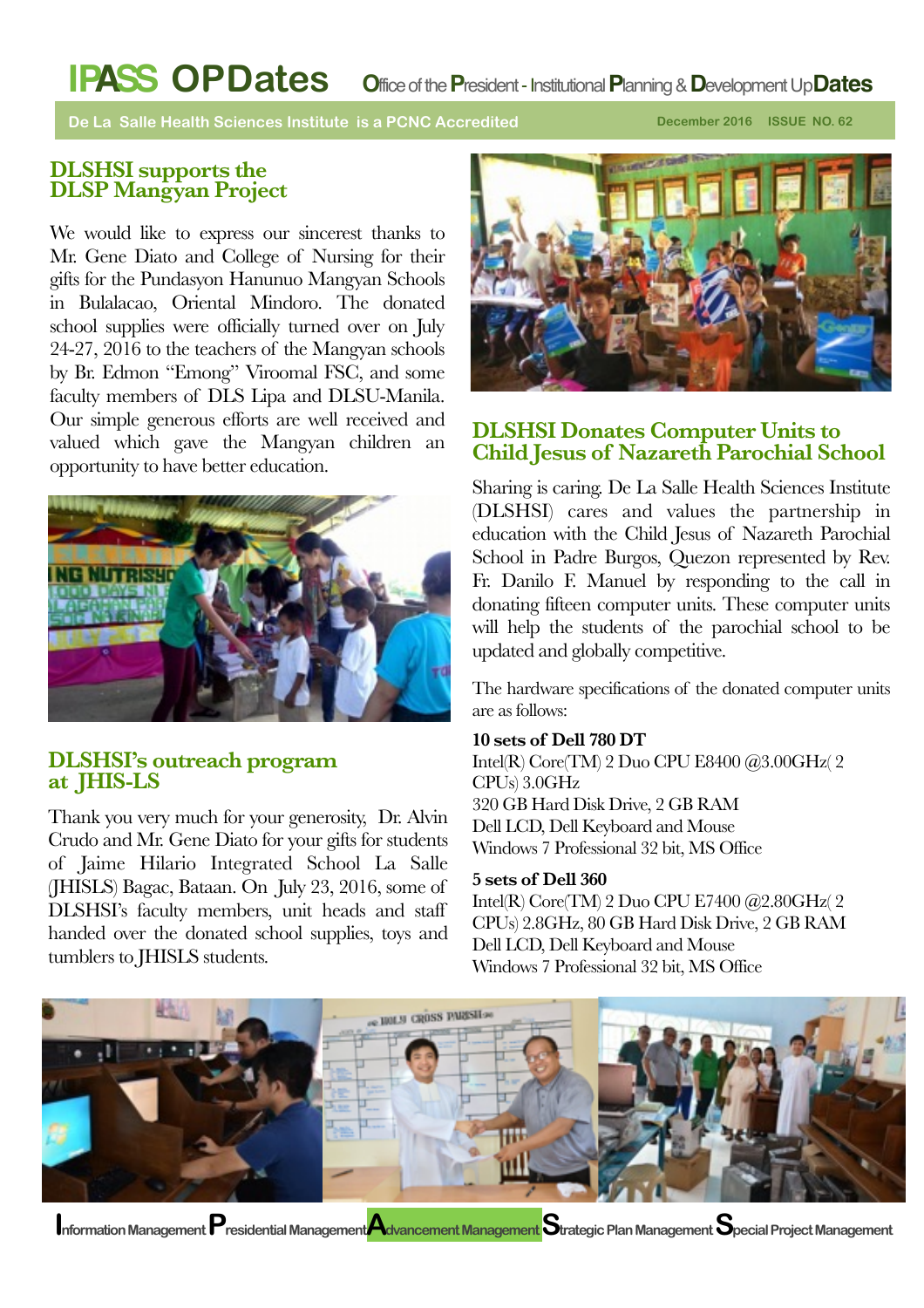**De La Salle Health Sciences Institute is a PCNC Accredited** 

Signing of Deed of Donation and Ground Blessing the College of Pharmacy Building

The signing of Deed of Donation and ground blessing of the College of Pharmacy Building signal another milestone for the community of DLSHSI. This momentous gathering highlighted the commitment of DLSHSI and Mercury Drug to give full support to programs of the College of Pharmacy as well as to deliver quality Lasallian education to the future pharmacists. DLSHSI expresses heartfelt gratitude to Ms. Vivian Que-Ascona, Mercury Drug Corporation President.







#### **UPDATES ON DONATIONS:**

- 1. College of Medical Radiation Technology received Magnetic Resonance Imaging (MRI) Donation from Prime Physicians Holdings Inc.
- 2. College of Nursing received a Php 2 million grant from CHED for the Simulation Education.
- 3. College of Medicine received two slots for a four-\\year medical scholarship from Academe Foundation through its Chairman, Mr. Ramon (Chito) F. Villavicencio.
- 4. National Research Council of the Philippines (NRCP)- Philippine Council for Health Research of the Philippines(PCHRD) -DLSHSI Research project MOA officially signed by DLSHSI through Dr. Johnny Cabanias,Br. Gus Boquer and Dr. Alicia Catabay for a research grant worth P2.5M for two years-First research project approved for the College of Pharmacy
- 5. Dr. Tess Mauricio from San Diego, California for the following hospital equipment: Filing Cabinet Lipolite, Lipolite Blue Stand, Hanger Stand, Tripod Stand, Machine Surgical Vacuum , White Tray Stand with Machine on Top, Equipment, Blue metal – Valley Lab, 2 Door Cabinet with Pillows and Trash bins inside, 6 Drawer Locker Cabinet, 6 Drawer Locker Cabinet, Light Structure – Burton, Blue Equipment Big, Medic Bed – Stryker, Medic Bed – Ortho 1100, Lone Ortho Bed, Very Heavy Medic Bed.

| <b>DLSHSI Lasallian Values:</b><br><b>Culture &amp; Productivity<br/>manifestations</b><br><b>COMMUNION IN MISSION</b><br>Zero back-log<br>Fulfills the assigned job.<br>Submits reports/<br>requirements on time.<br>Takes pride in what one<br>does in his/her area of work. | Website: http://www.dlshsi.edu.ph/donation GIVE through:<br>Salary Deduction Cash or Cheque Donations & In Kind.<br>Cheque donation - payable to Hermano (San) Miguel Febres<br>Cordero Medical Education Foundation, Inc. For Bank Deposit<br>- Account name: Hermano (San) Miguel Febres Cordero<br>Medical Education Foundation, Inc. Account number:<br>4300244165 (Pls. notify DLSHSI by sending us your deposit<br>slip with your name on it via fax or e-mail) Pls. fax form to<br>(632) 988-3100 loc. 8028 (Manila Line); (6346) 481-8028<br>(Cavite line) or email to dishsidonation@dlshsi.edu.ph | <b>IPASS OPDates is the bulletin of</b><br>the Office of the President-<br>Institutional Planning &<br>Development. OPDates was<br>named by Br. Gelo Paragas FSC.<br>Editorial Adviser: Johnny Cabanias<br>PhD. Contributor: Annaliza B.<br>Arollado For comments or<br>queries, you may contact the<br>OP-IPD MCTT by phone at ext.<br>1458/1411 or by email<br>op_ipd@dlshsi.edu.ph |  |  |
|--------------------------------------------------------------------------------------------------------------------------------------------------------------------------------------------------------------------------------------------------------------------------------|-------------------------------------------------------------------------------------------------------------------------------------------------------------------------------------------------------------------------------------------------------------------------------------------------------------------------------------------------------------------------------------------------------------------------------------------------------------------------------------------------------------------------------------------------------------------------------------------------------------|---------------------------------------------------------------------------------------------------------------------------------------------------------------------------------------------------------------------------------------------------------------------------------------------------------------------------------------------------------------------------------------|--|--|
| Information Management Presidential Management Advancement Management Strategic Plan Management Special Project Management                                                                                                                                                     |                                                                                                                                                                                                                                                                                                                                                                                                                                                                                                                                                                                                             |                                                                                                                                                                                                                                                                                                                                                                                       |  |  |